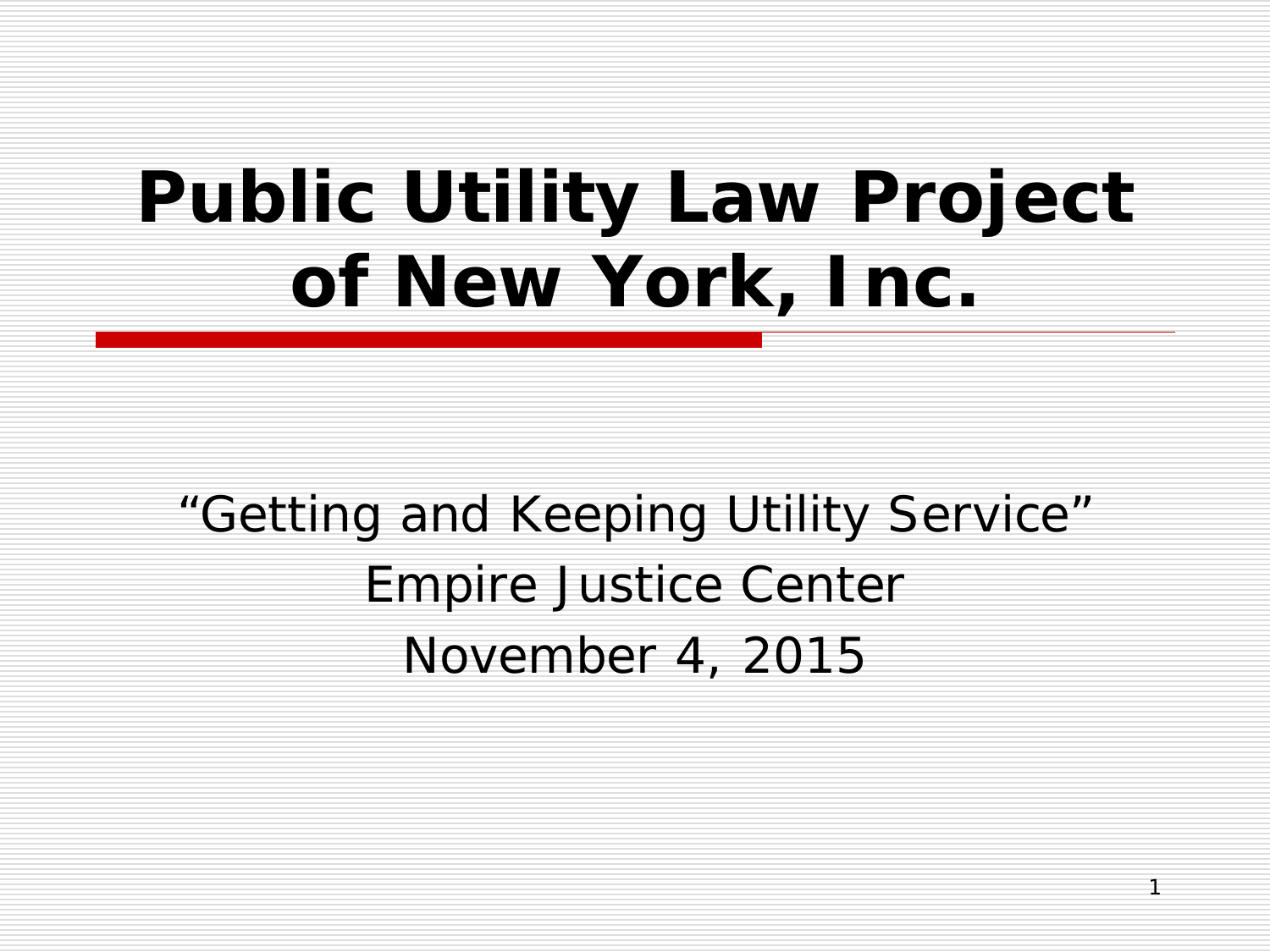#### **Public Utility Law Project of NY, Inc.**

- **D** [www.utilityproject.org](http://www.utilityproject.org/)
- [https://www.facebook.com/UtilityProj](https://www.facebook.com/UtilityProject) [ect](https://www.facebook.com/UtilityProject)
- <https://twitter.com/UtilityProject>
- □ Email: [info@utilityproject.org](mailto:info@utilityproject.org)
- $\Box$  Phone: (877) 669-2572 Toll Free
- Mail: P.O. Box 10787, Albany, New York 12201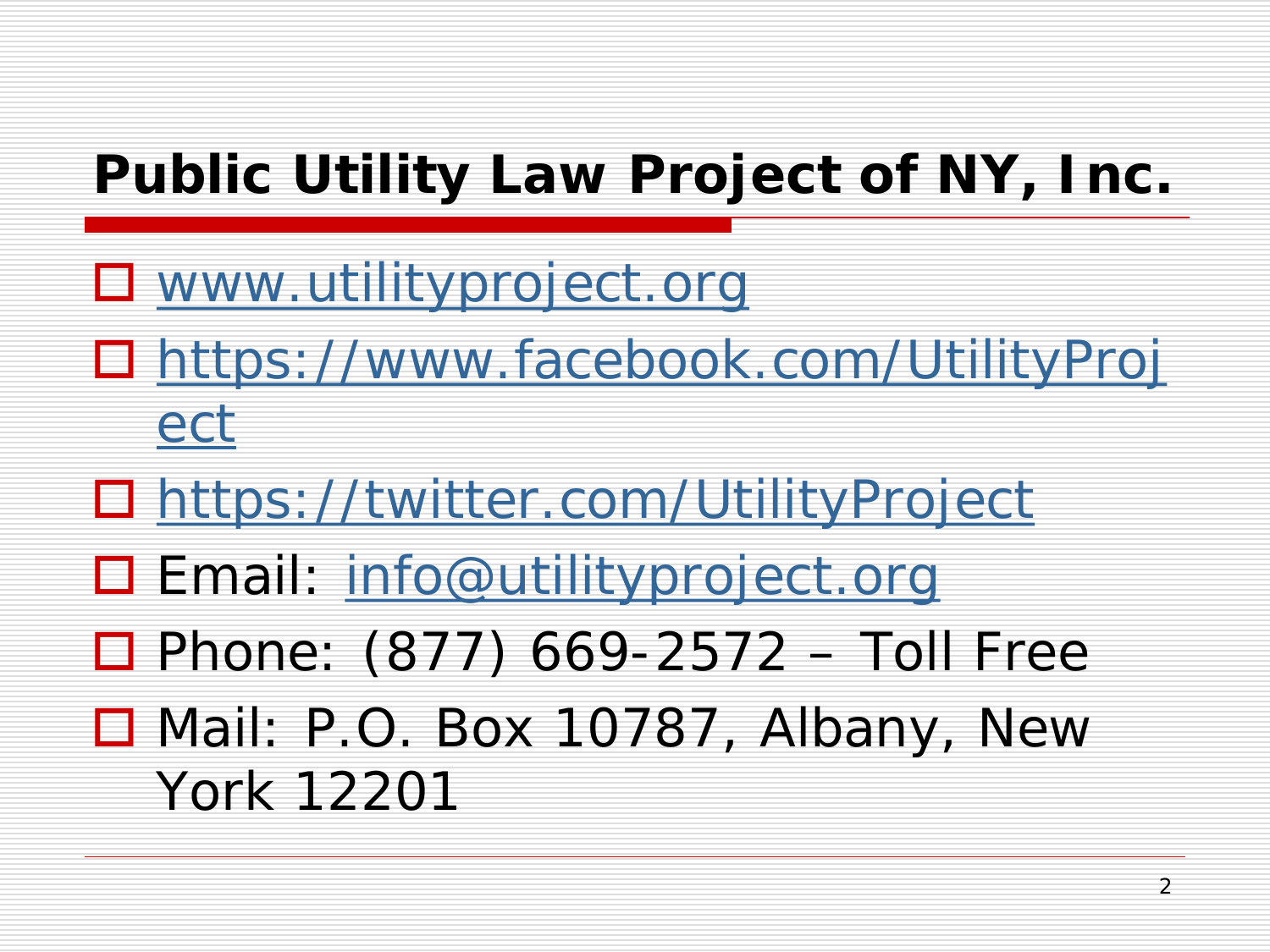## We Will Talk About. . .

- □ Home Energy Fair Practices Act (HEFPA)
- □ SSL 131-s Assistance
- □ Home Energy Assistance Program (HEAP)
- **□** Utility Low-Income Assistance Programs
- □ NYS PSC Hotline
- **□ NY PSC Complaint Process**
- **□ Current issues in NY PSC Rate Cases and** Generic Policy Proceedings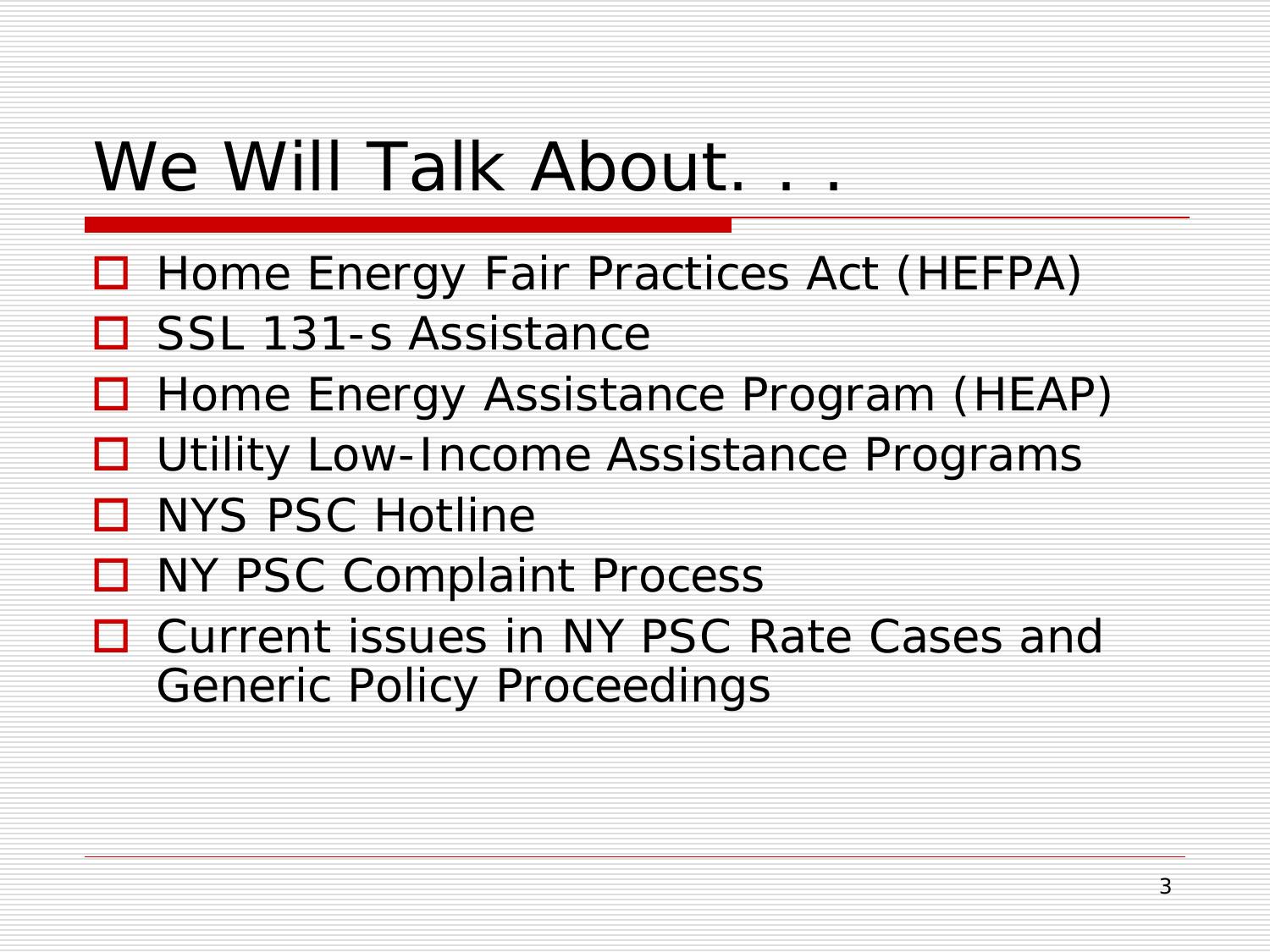## A Tale of Three Systems

- **Utility** filed tariffs with PSC-approved utility rules, practices, procedures
- **Public Service Commission** Rules Orders, Hotline, and Complaint Process inder NY Public Service Law
- **OTDA** Assistance Program Rules, Guidelines, and Energy Manual issued under the NY Social Services Law.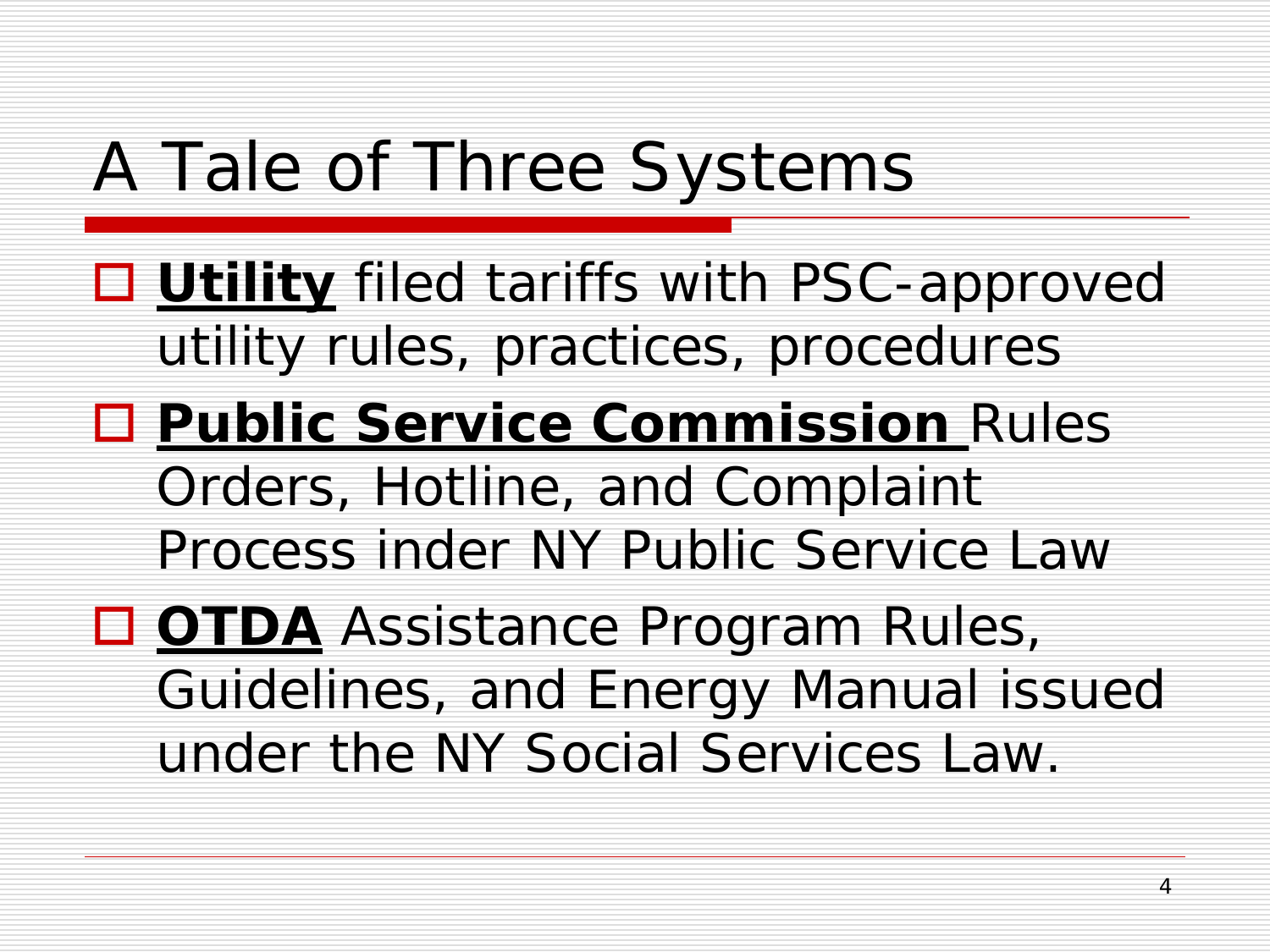## Some Common Issues

- $\Box$  High utility bills
- **□** Shutoff notices and shutoffs
- □ Deferred Payment Agreement (DPA)
- **□** Serious Medical Condition
- **□** Denial of Application for Service
- □ PSC Hotline and Complaint Process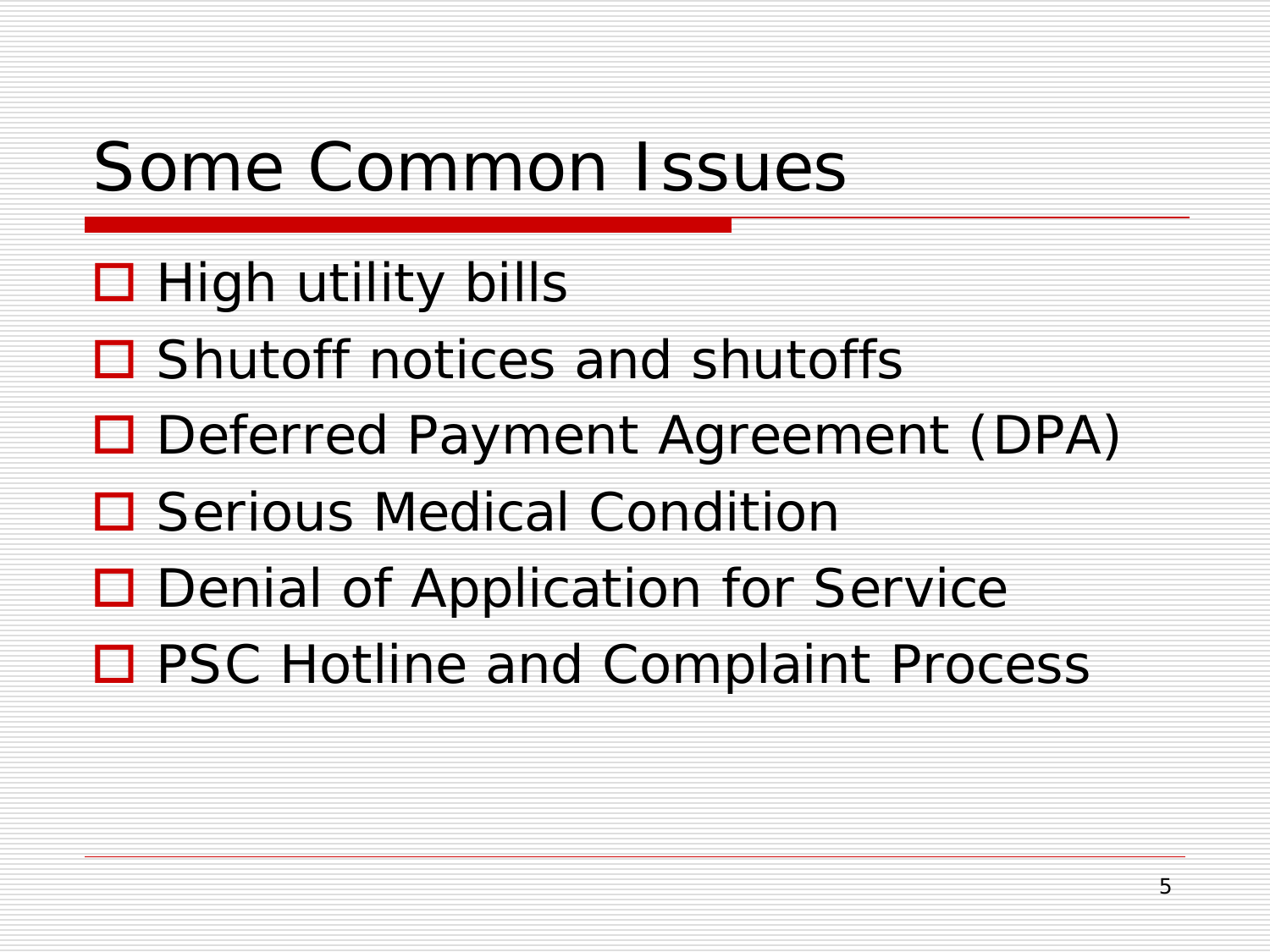

#### **Rising Bills and Arrears**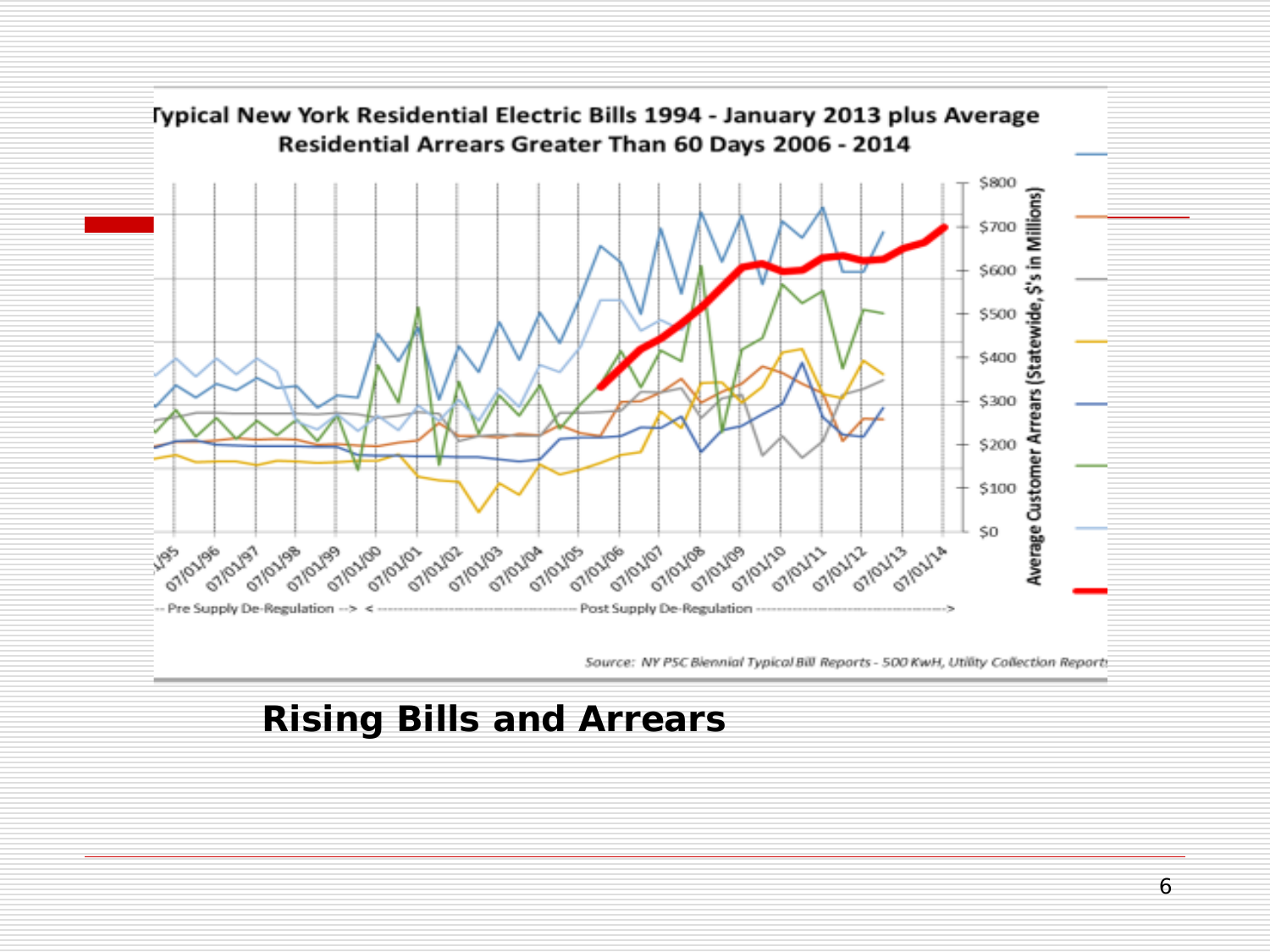## Shutoffs

- New York State's major private electric and gas utilities issued 7.2 million shutoff notices in 2014
- **□** Service was interrupted as a bill collection measure to 268,000 customers statewide in 2014
- □ Con Edison issued 2.8 million shutoff notices and shut off service to 82,000 residential customers in 2014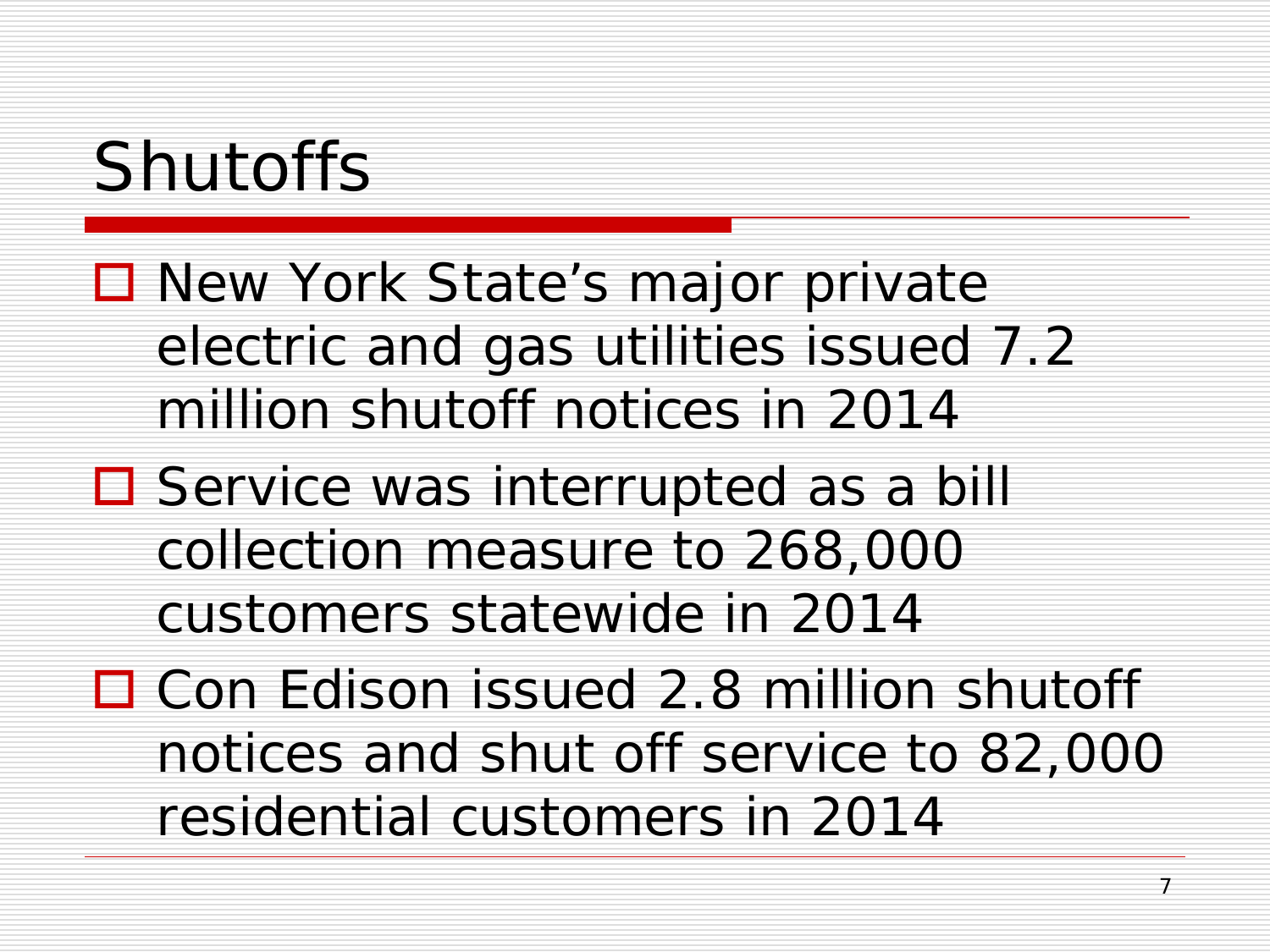If a utility bill is not paid, what will happen?

- The utility can take *no action* until the payment is at least 20 days past due.
- $\Box$  The utility must issue a final notice of termination at least 15 days before the shut-off date.
- $\Box$  Therefore, the EARLIEST that a termination can occur is 35 days after the payment due date  $(20 \text{ days} + 15 \text{ days}).$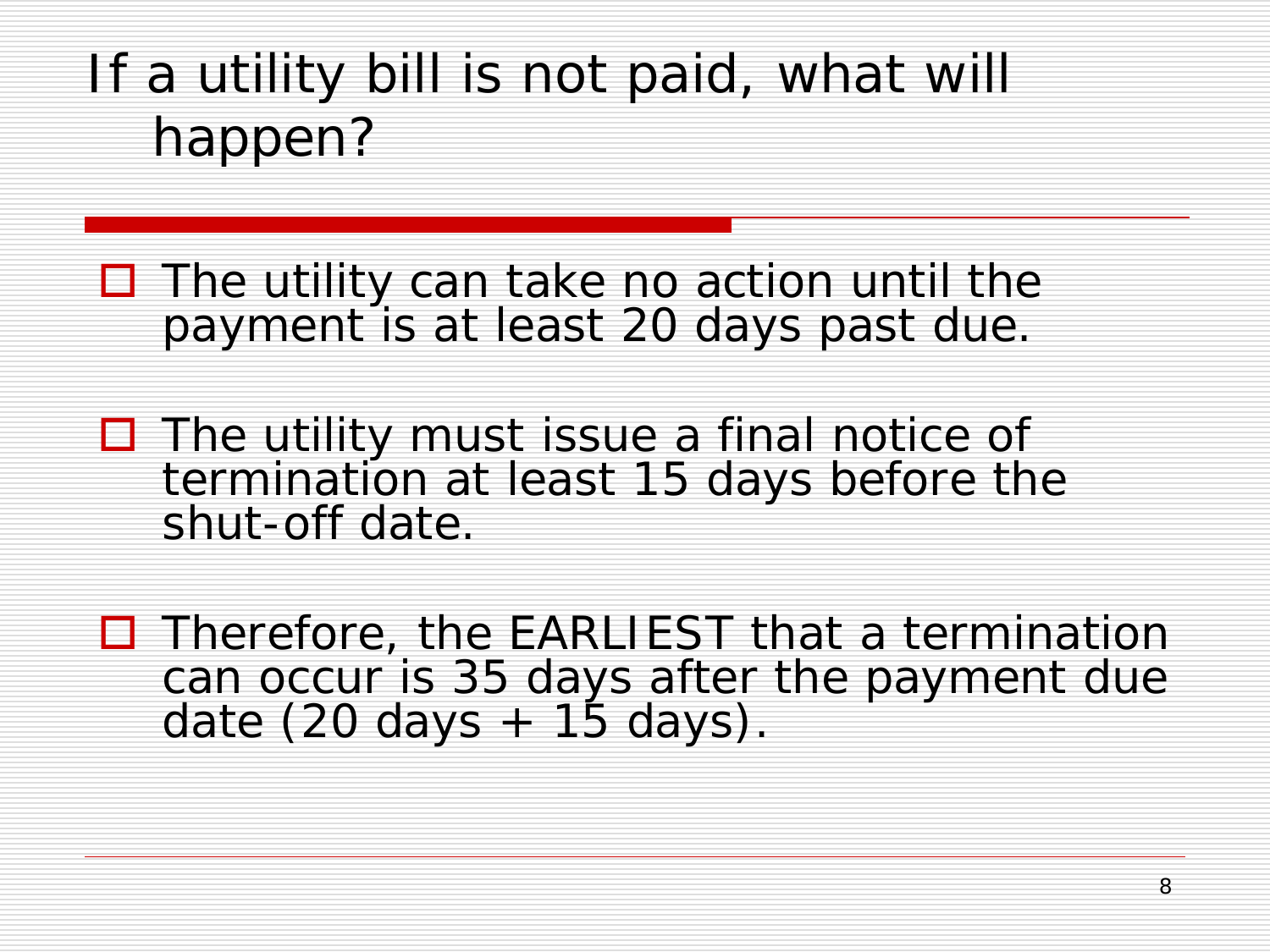## *When can the utility terminate electric or natural gas service?*

Termination Allowed

Monday - Thursday  $8:00$  AM to 4:00 PM

Termination Not Allowed On any Friday or public holiday On any day the utility's main office is closed; During the 2-week period encompassing Christmas and New Year's Day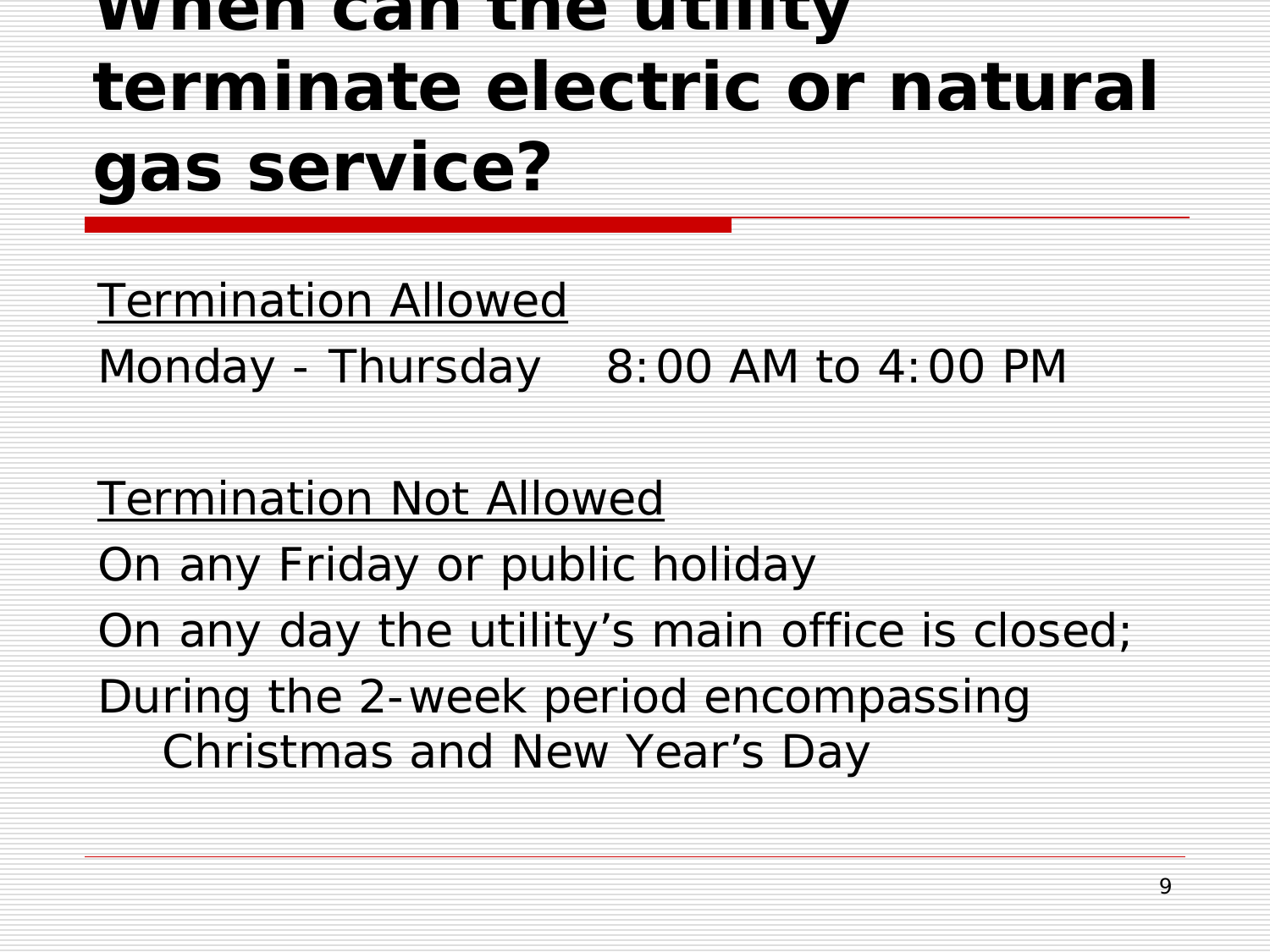## *WHAT IS A DPA?*

A Deferred Payment Agreement (DPA) is an agreement to pay arrears over time. A DPA must be offered prior to termination.

- $\Box$  DPA terms can be tailored to customer's financial circumstances;
- □ Minimum DPA is \$0 down, \$10/month
- A DPA must be *in writing, signed* by the customer and a utility representative;
- $\Box$  PSC Hotline and complaint process available to resolve disagreement over terms.

**D** Broken DPAs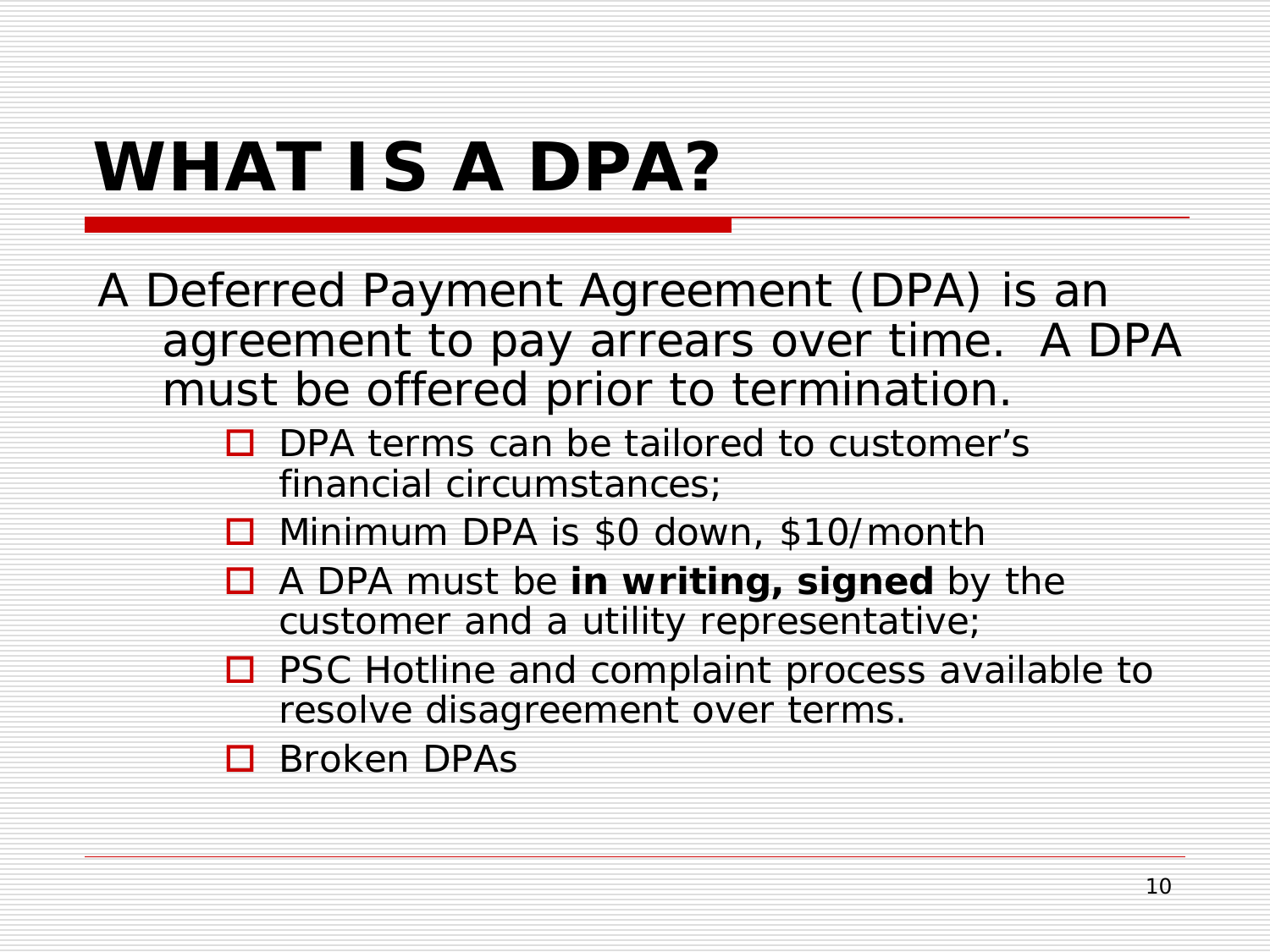## When can a utility require a written application for service?

A written application can be required when:

- $\Box$  Service is terminated (or subject to termination) for non-payment of arrears.
- $\Box$  Evidence of meter tampering or theft of service.
- □ Meter advanced with no customer of record.
- $\Box$  Application is made by a third person.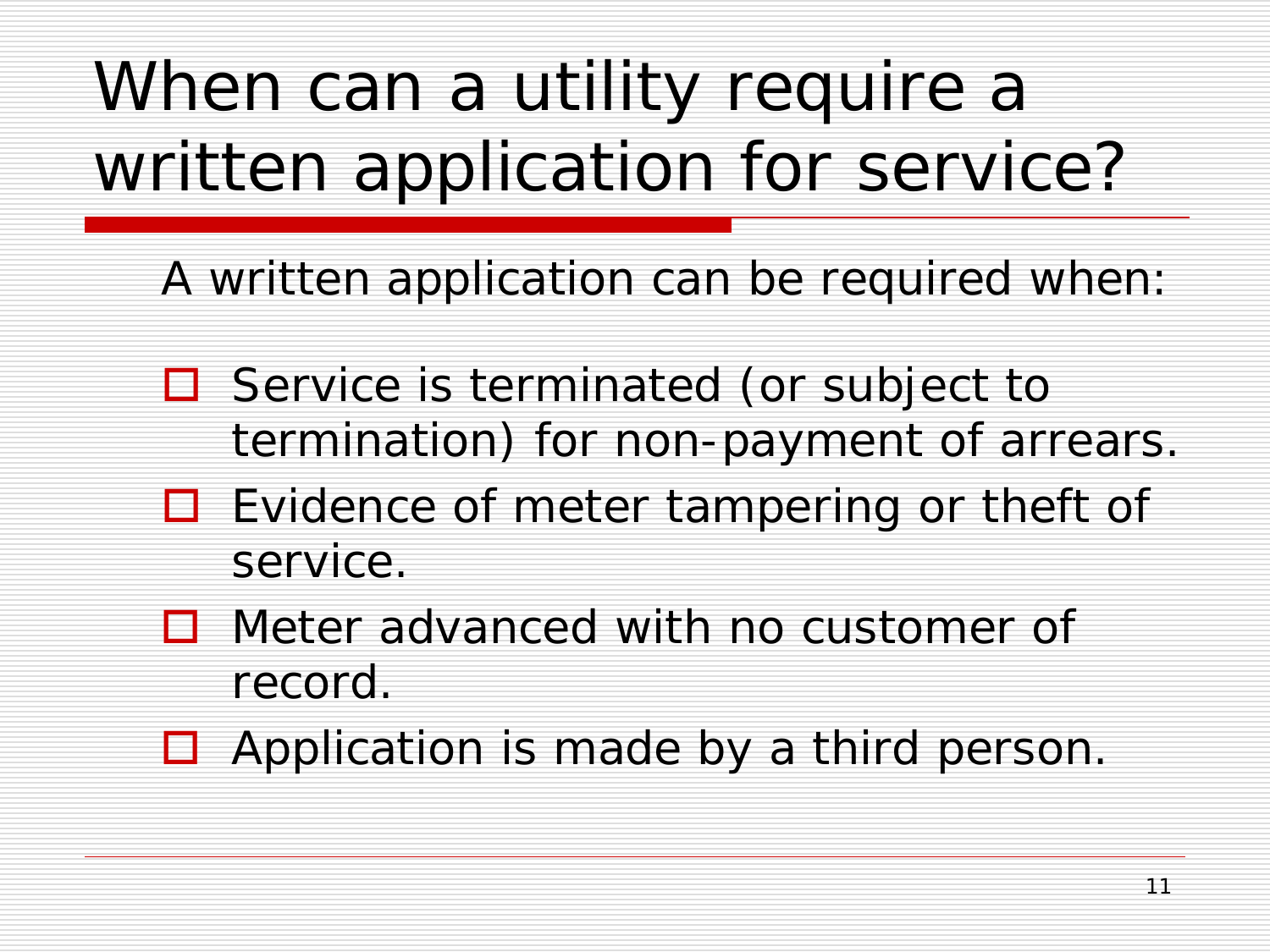## *Denial Notices*

- Within 3 days of making the application, the utility must provide written notice including:
- $\Box$  The reason for denial.
- $\Box$  The precise steps needed to qualify for service (such as agreeing to a DPA).
- $\Box$  The applicant's right to request review by the PSC.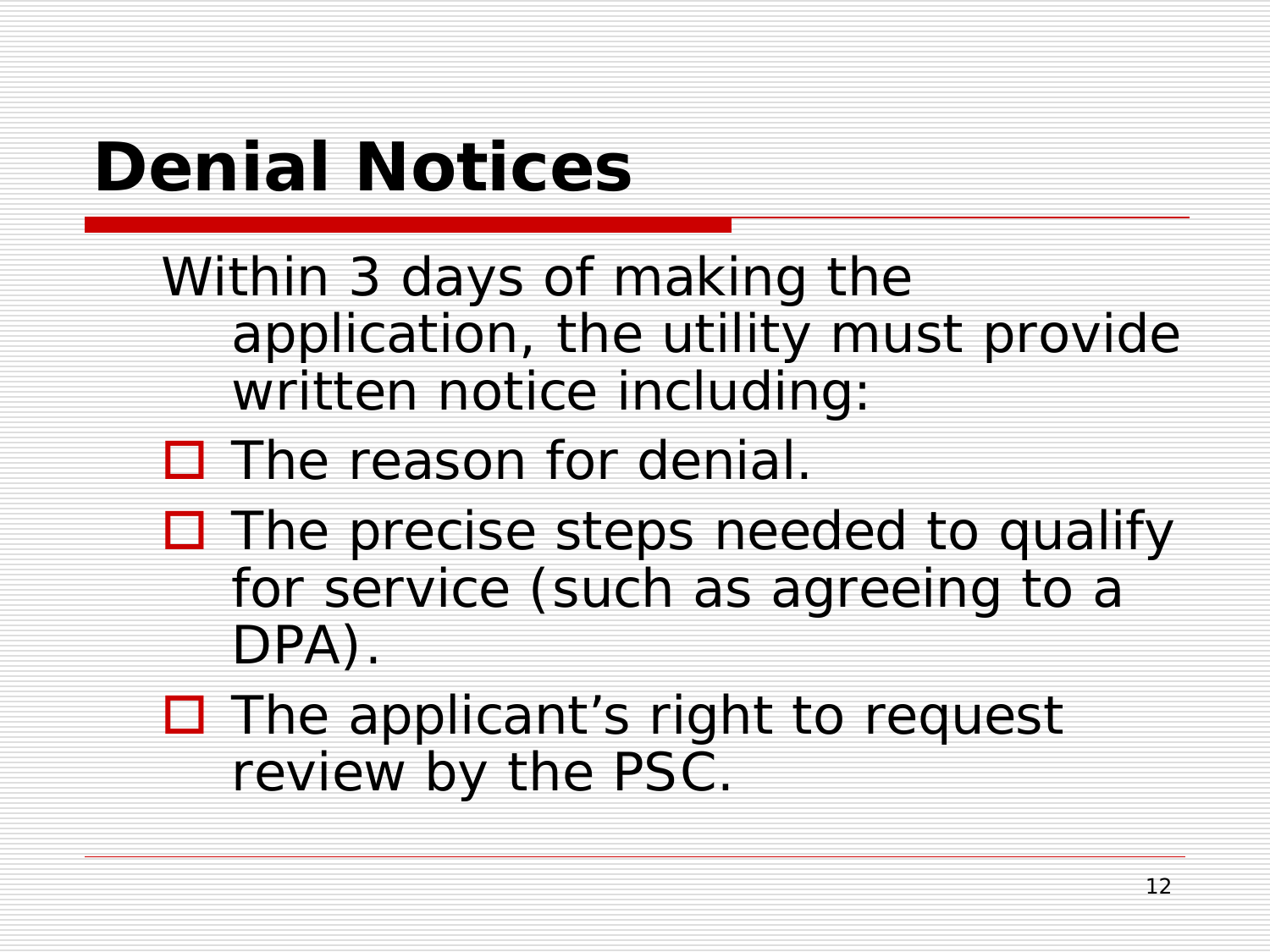#### What if an Applicant owes money from an old closed account?

PSL 31 says utilities must offer a DPA before they can deny service to applicants with balances due from accounts previously closed.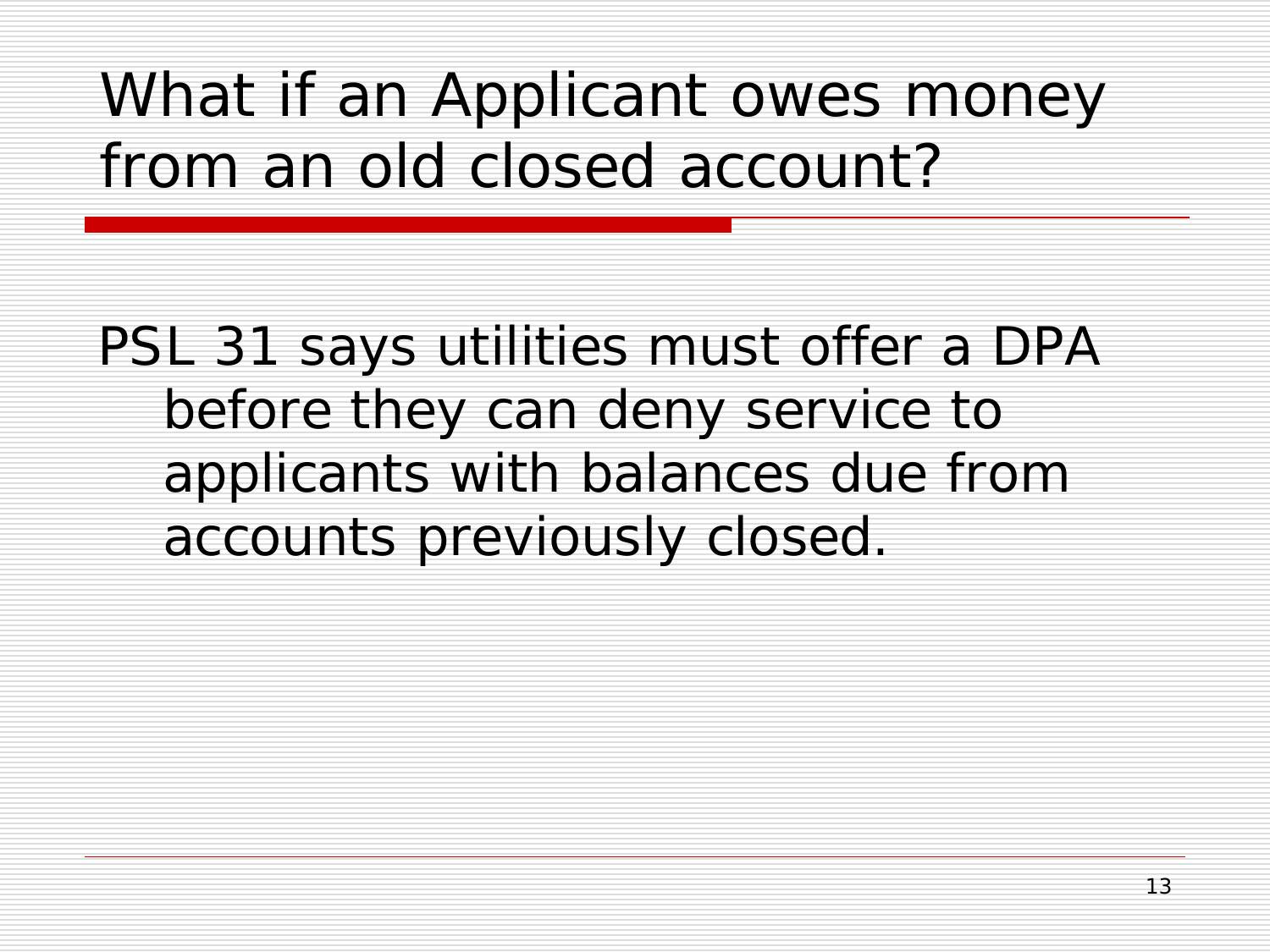## What if service to a household member was shut off?

- PSL 31 says service can be denied only if the applicant owes money from a prior account "in his or her name."
- $\square$  So service should be provided even if other household members owe the company money
- But. . .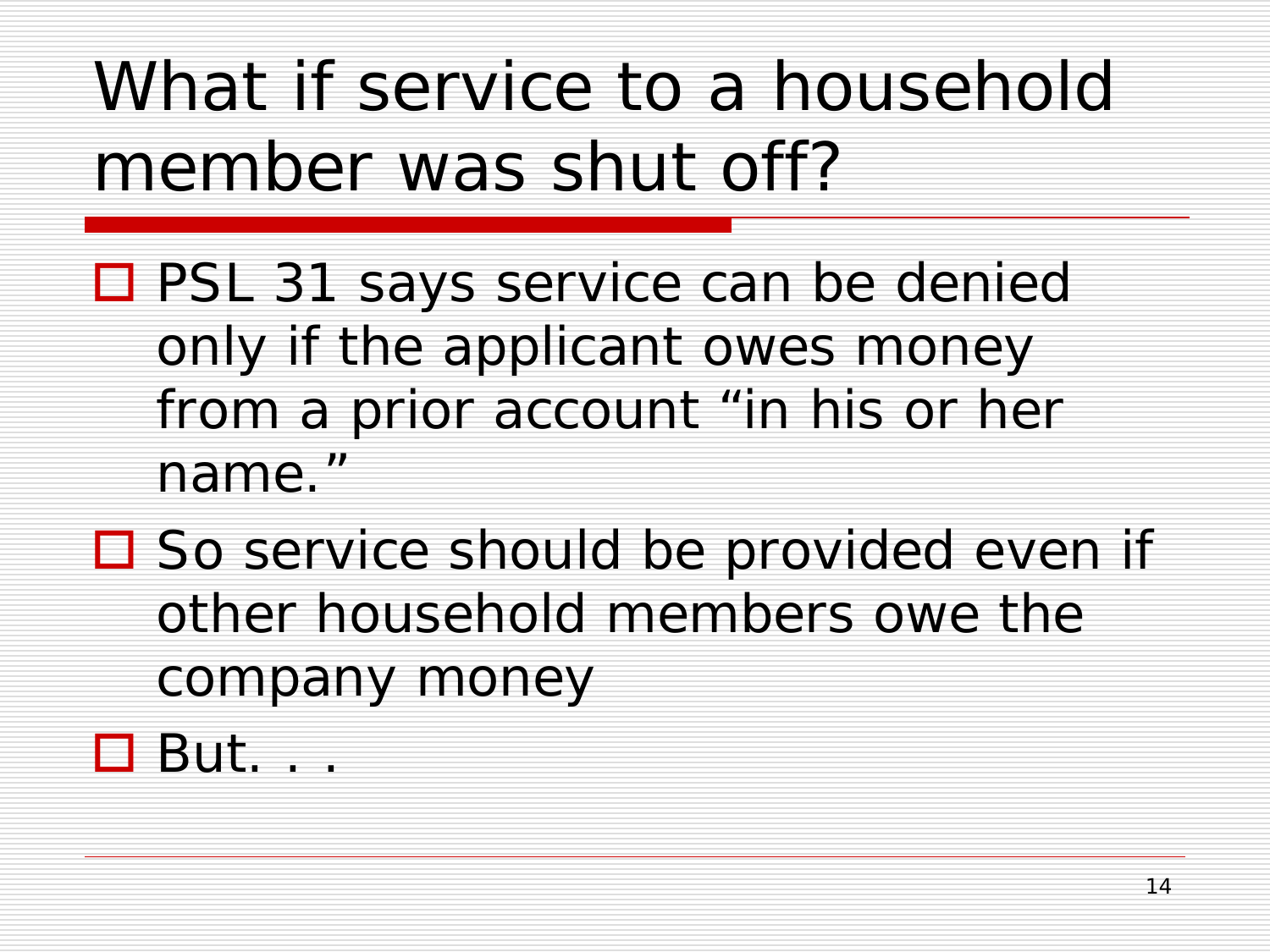## *What if there are Serious Medical Conditions*

- $\Box$  If the customer or household member has a serious medical condition that will be worsened by termination, service can be continued if:
- A doctor's certificate is obtained. (Telephone certification good for 5 days – must be followed by a written certification.) more….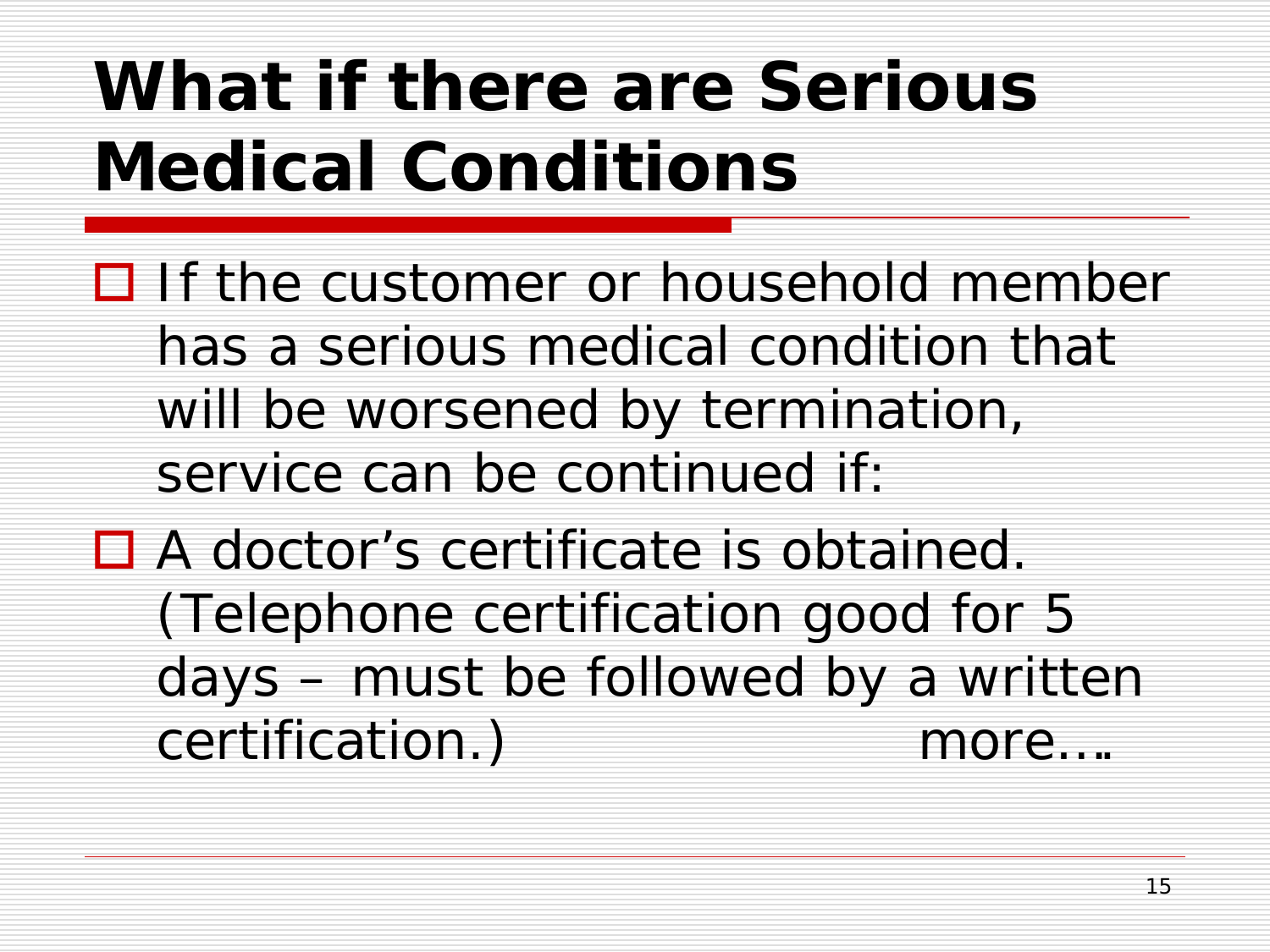#### *Answer:*

- $\Box$  A written certification is good for 30 days and must contain:
	- $\Box$  doctor's name, address and state registration number
	- $\Box$  name and address of utility customer
	- **□** nature of serious illness or medical condition
	- $\Box$  statement that the illness or condition will be aggravated by termination of utility service with reasons supporting the conclusion.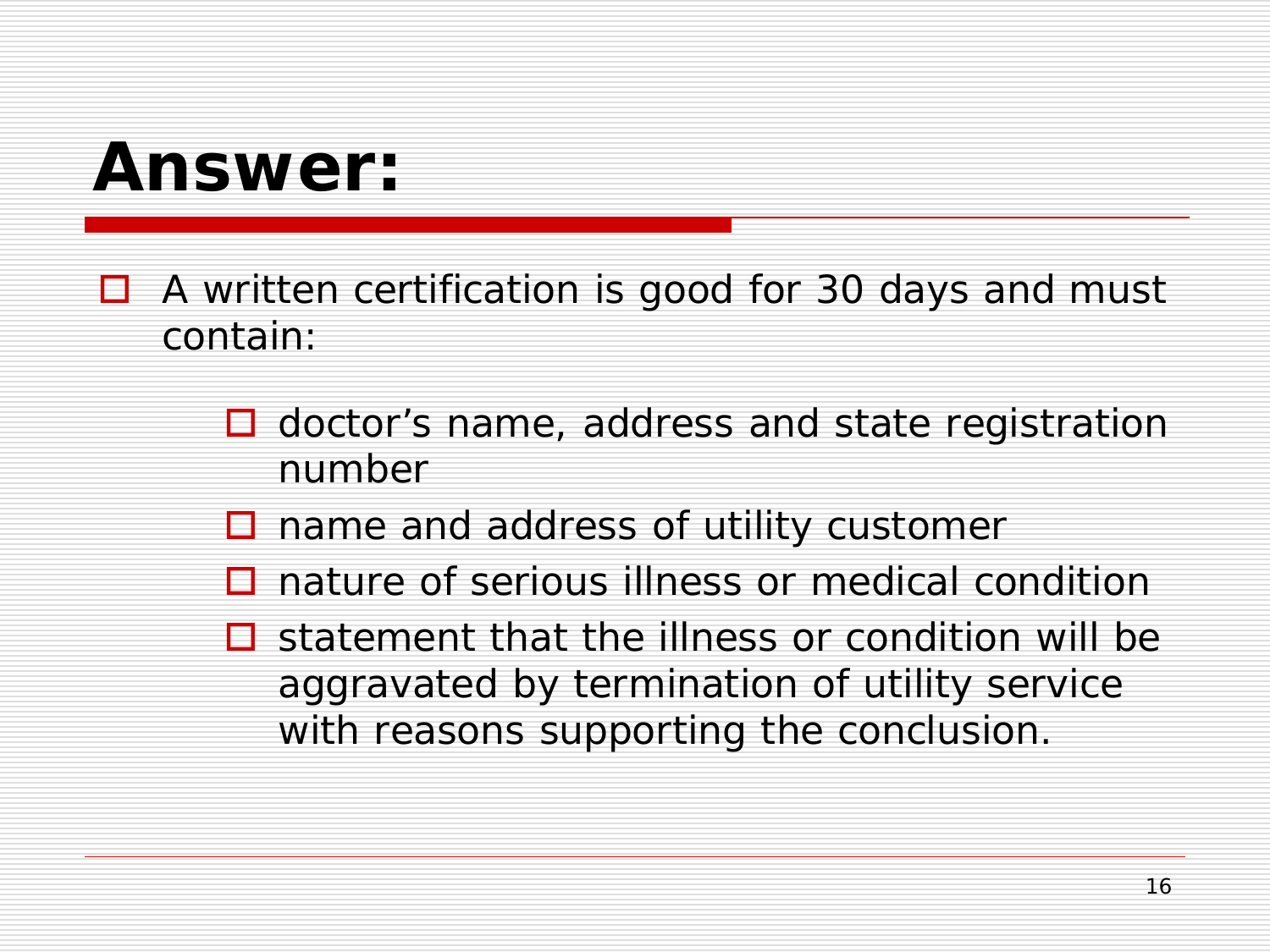## SSL 131-s Assistance

- □ The "One-Shot" utility assistance program when HEAP is not available to resolve an emergency
- $\Box$  Need not be eligible for ongoing PA
- Applicant must be "tenant" and "customer of record"
- $\Box$  Persons under a Public assistance sanction are eligible (continued)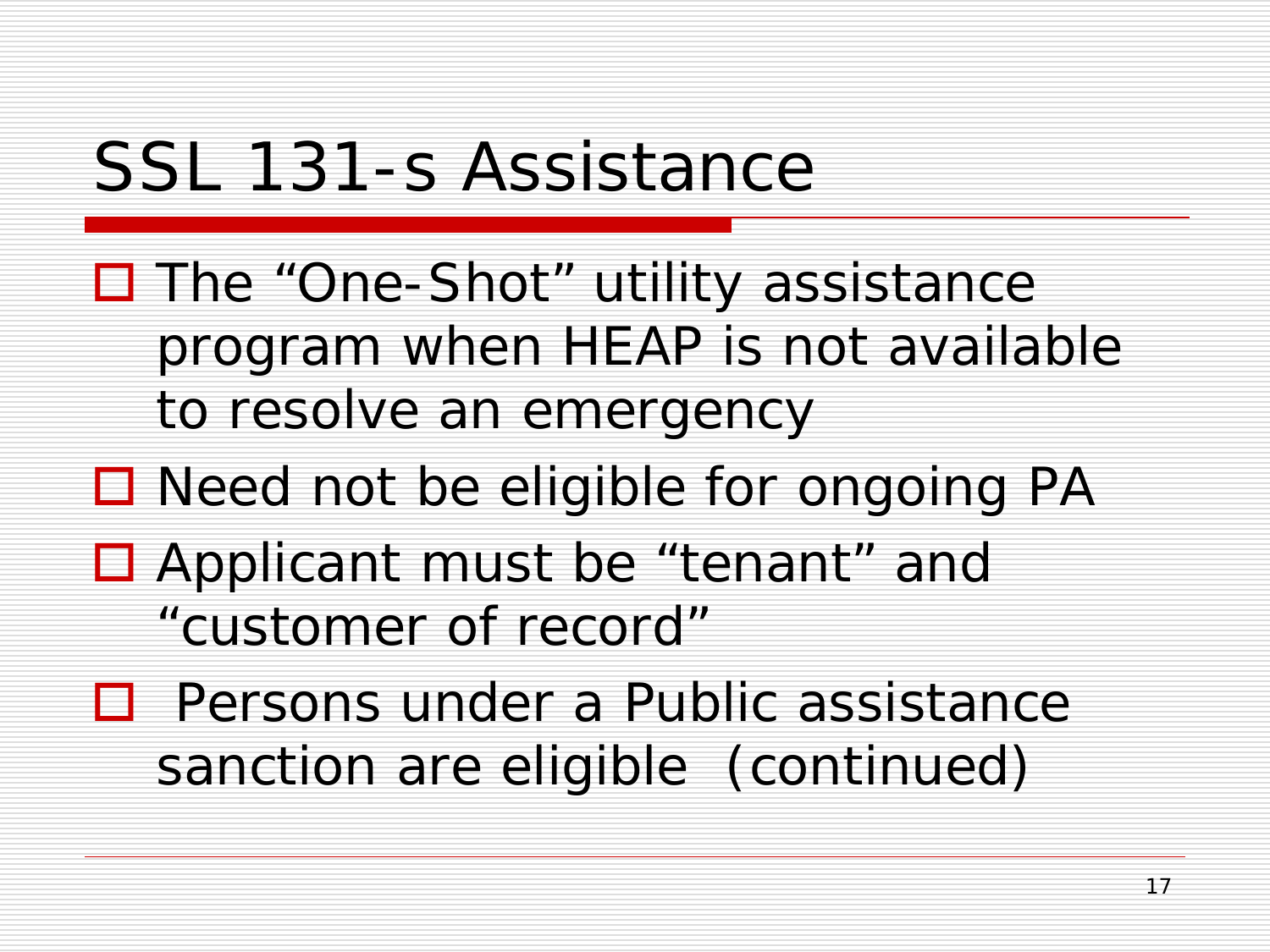#### Section 131-s Assistance

- No repayment agreements required for EAA (SSI eligible)
- □ Written repayment agreements are required for applicants with incomes above PA eligibility guidelines
- □ Under OTDA rule, customers who defaulted on a prior DSS repayment are not eligible for another grant until current on repayment schedule.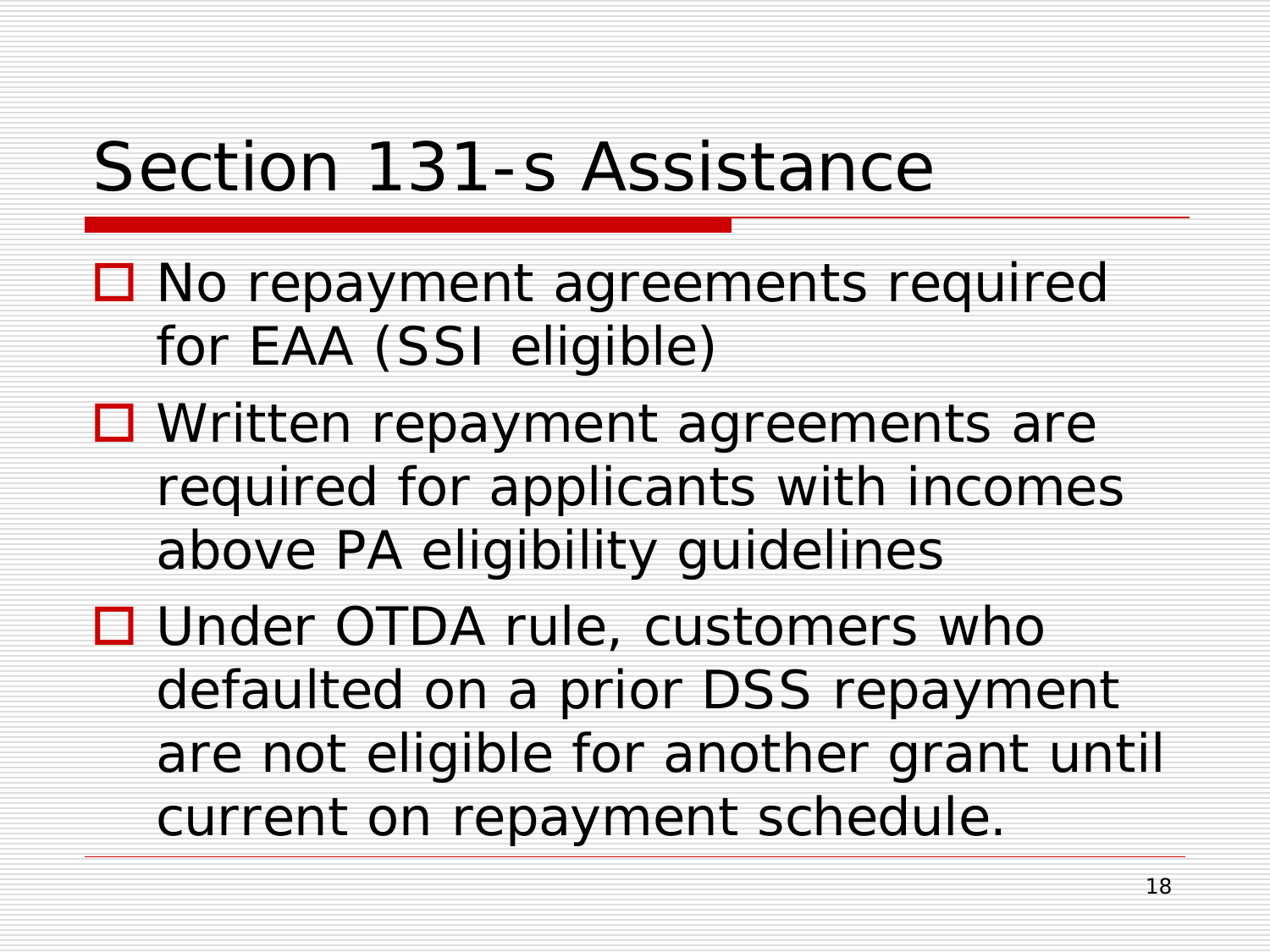## Utility Funded Low Income Assistance Programs

- Reduced Rates for Low-Income Utility Customers
- **□ Utility Arrears Management Programs**
- □ NYSERDA/Utility Low Income Energy Efficiency Programs
- $\Box$  Utility Fuel Funds and Charities  $-$ "Heartshare"
- □ HEAP and "Renter's HEAP"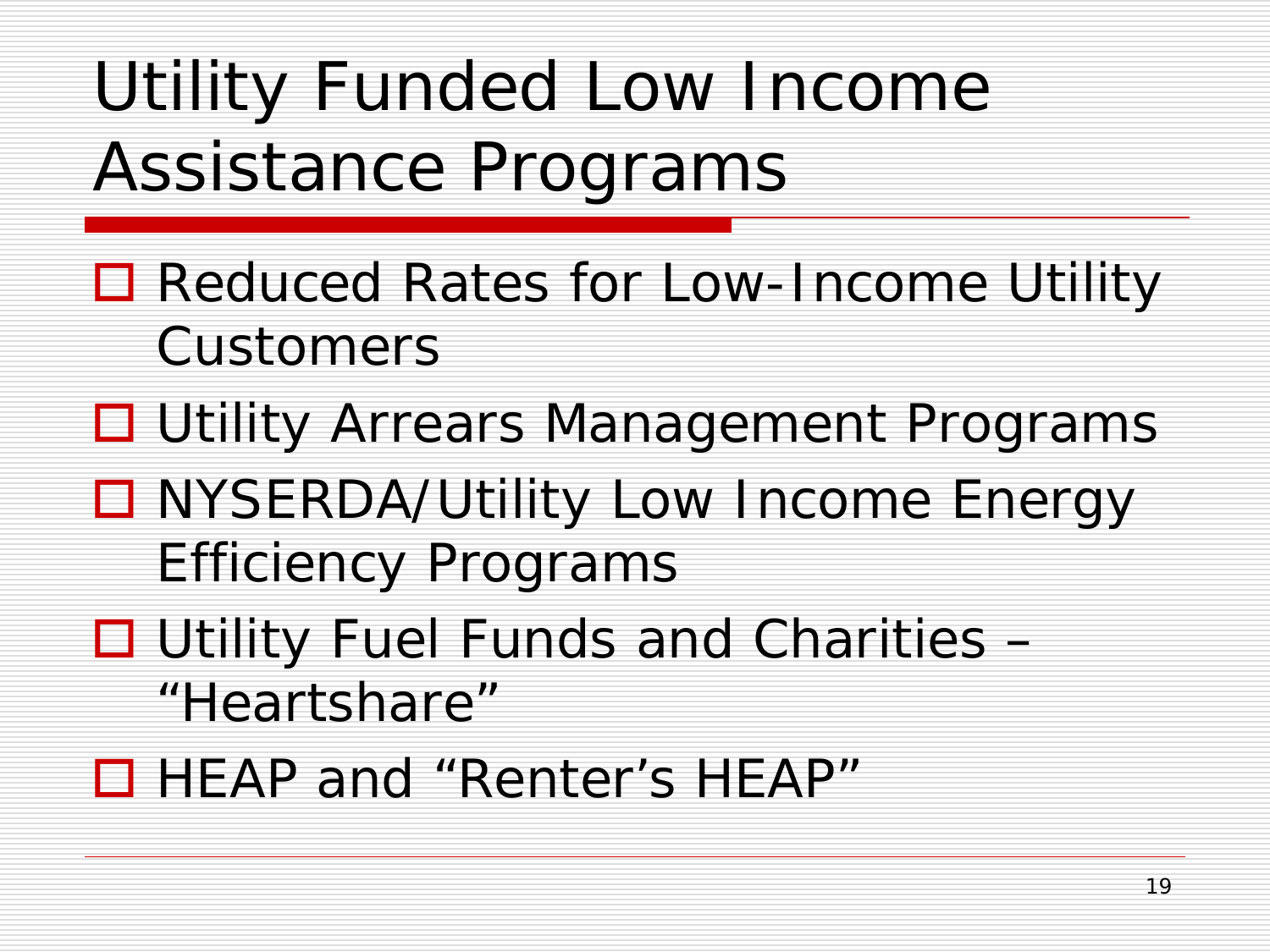## Why Get the Small HEAP Renter's Benefit?

- $\Box$  The related utility program benefits can exceed the HEAP benefit
- $\Box$  HEAP provides categorical eligibility for low-income electric, gas, and telephone lifeline rates
- $\Box$  HEAP eligibility is broader than other programs that trigger reduced rates like SSI TANF and Safety Net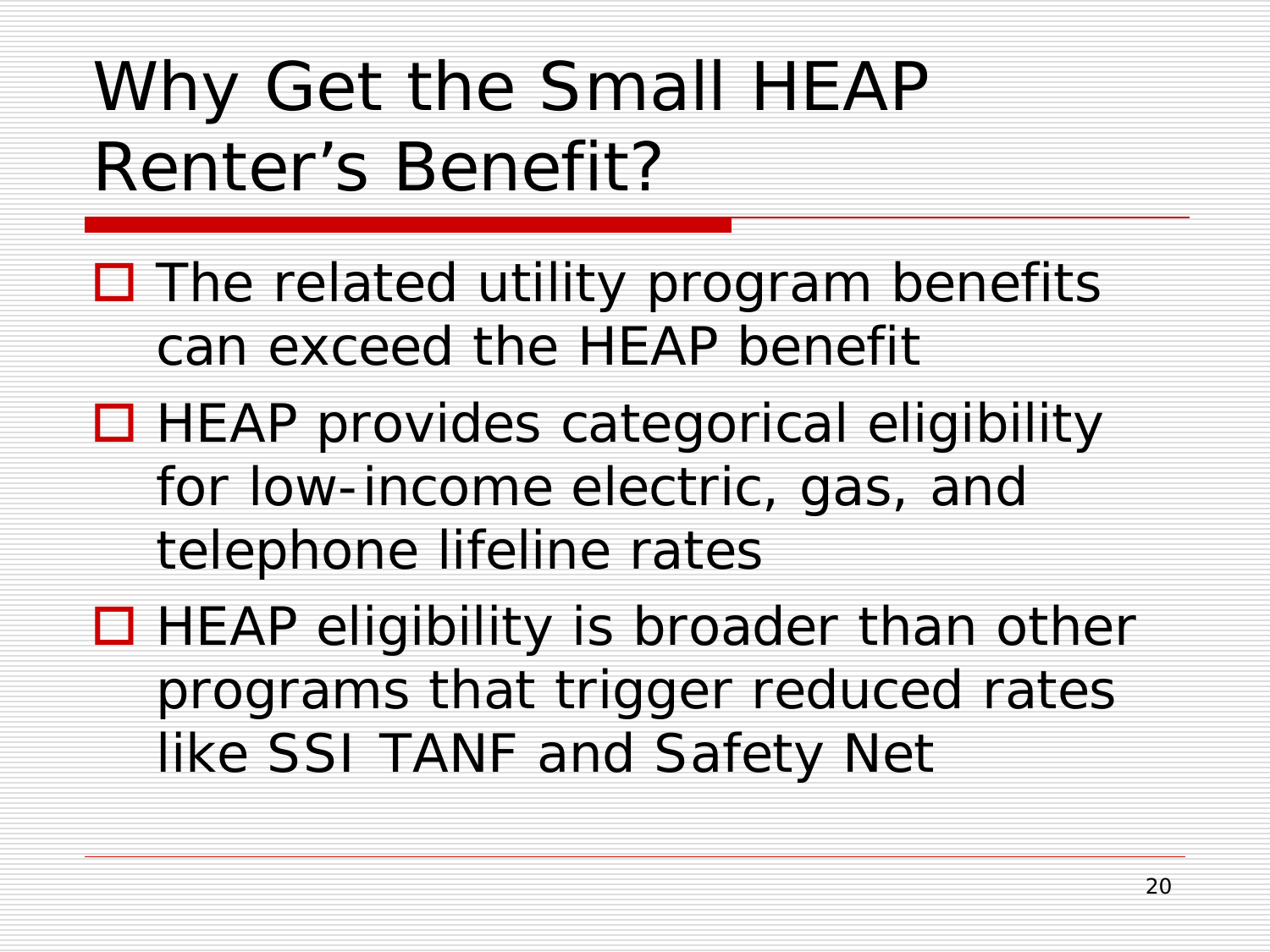## PSC Hotline 1-800-342-3355

 $\Box$  Open until 7:30 PM  $\Box$  Is not the Complaint line  $\Box$  Can direct the utility to continue or restore service within 24 hours **"***whenever a reasonable question regarding the circumstances of a termination or refusal of service exists or whenever the health and safety of a person is involved."*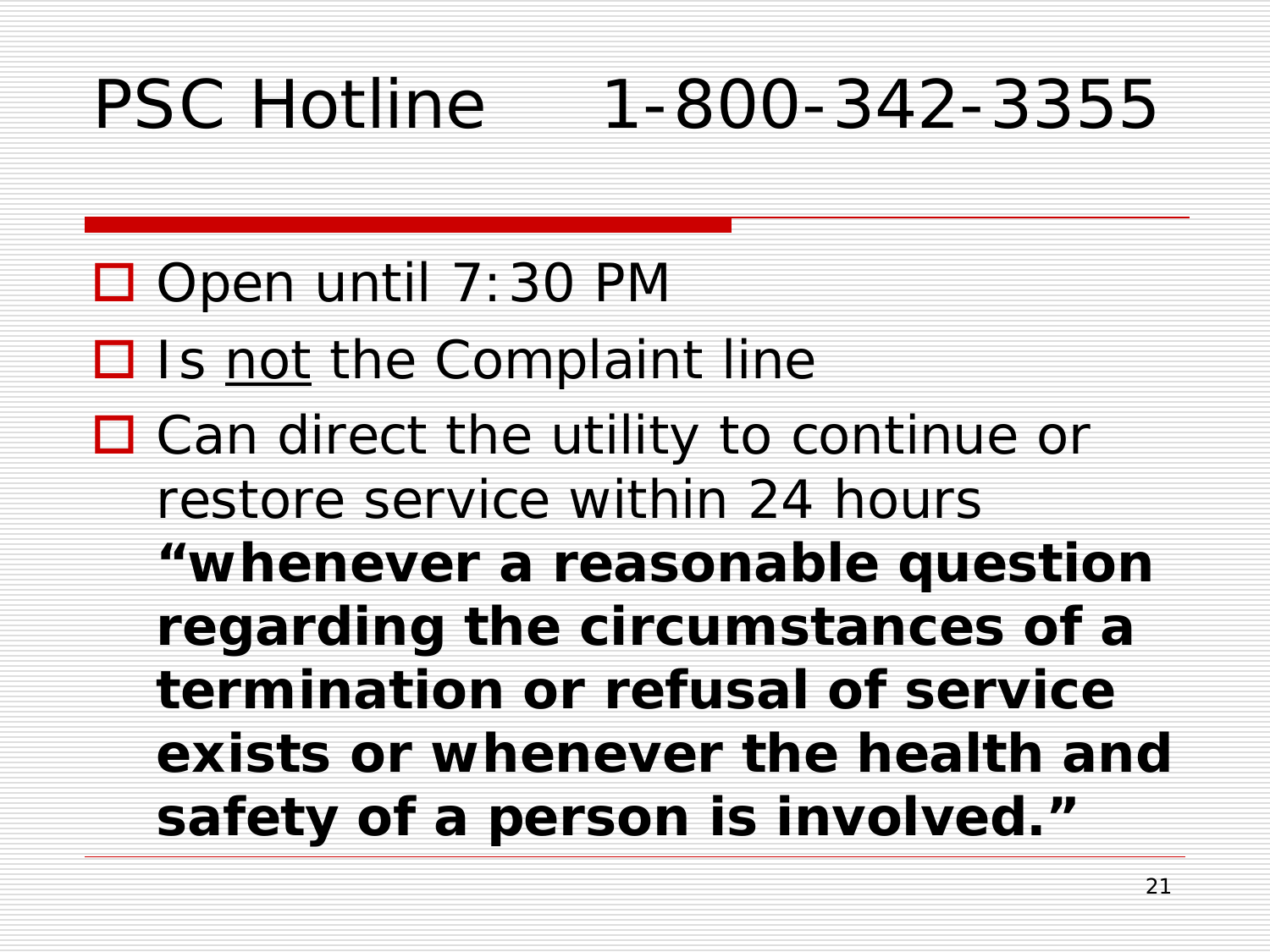# **NYS PSC Complaint Adjudication Process**

First, complain to the utility. If the utility does not resolve it, then… Ask the Public Service Commission to make a written decision on the complaint.

Complaint Line 800-342-3377

Or, file a complaint online at NY PSC website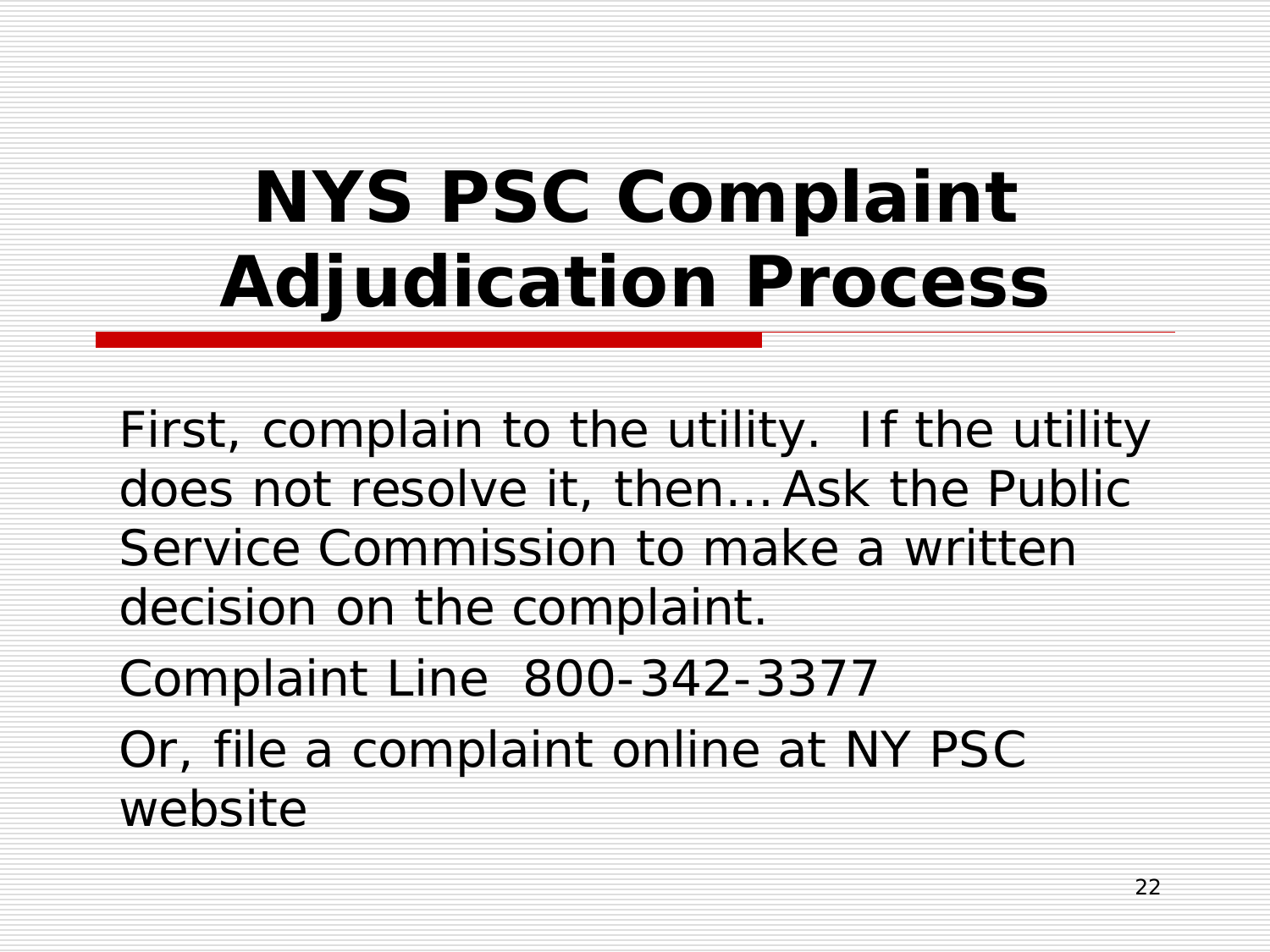## What happens after a complaint is filed with the PSC?

■ Under the PSC Office of Consumer Services "QRS" system, most complaints are not investigated, and are referred back to the utility with direction to review the customer complaint and respond to the customer.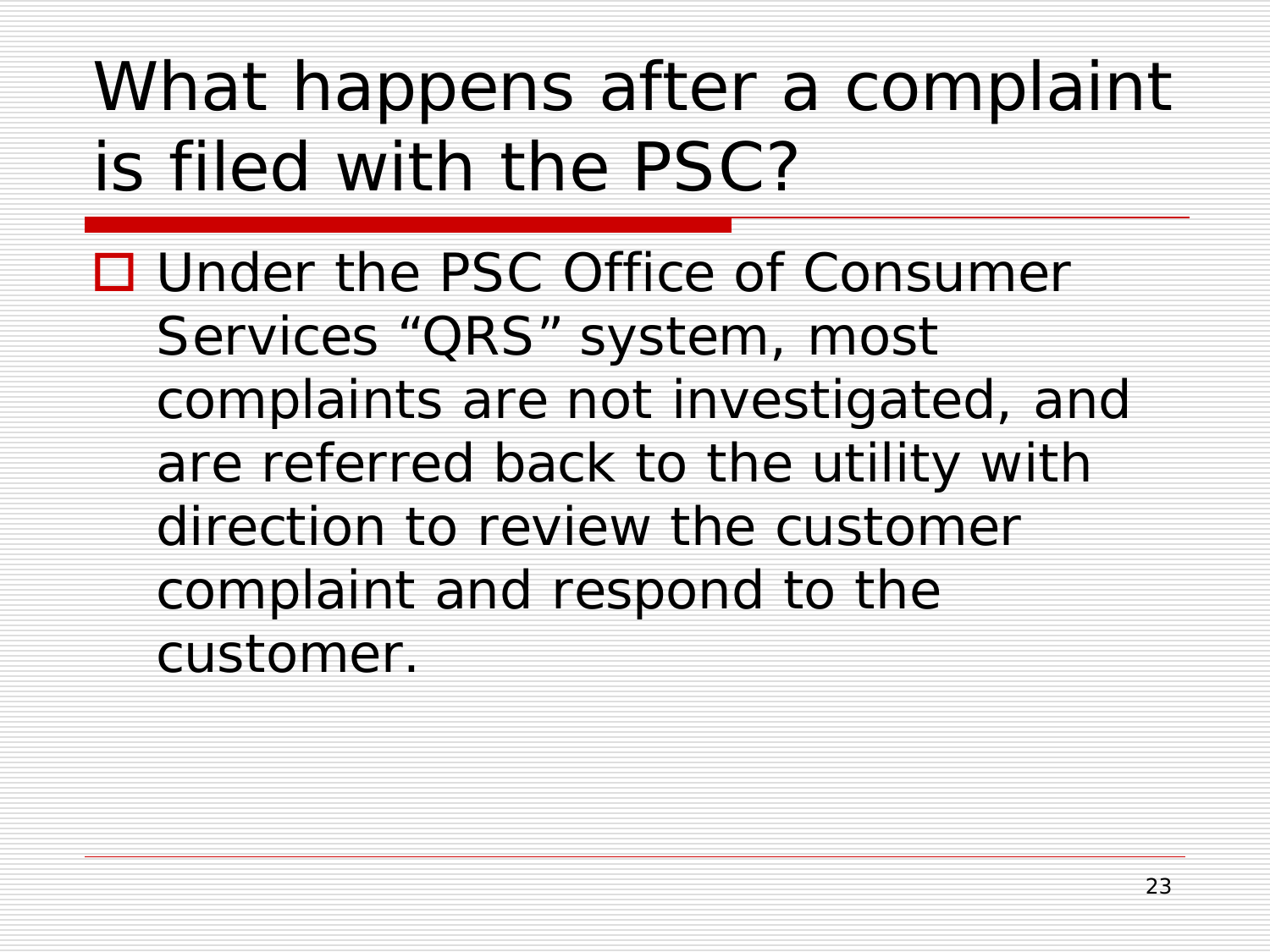# *What happens if the utility does not respond?*

The customer must contact the PSC a second time to have the complaint "escalated," meaning that the agency staff will now investigate the complaint and make its initial determination on the merits of the dispute.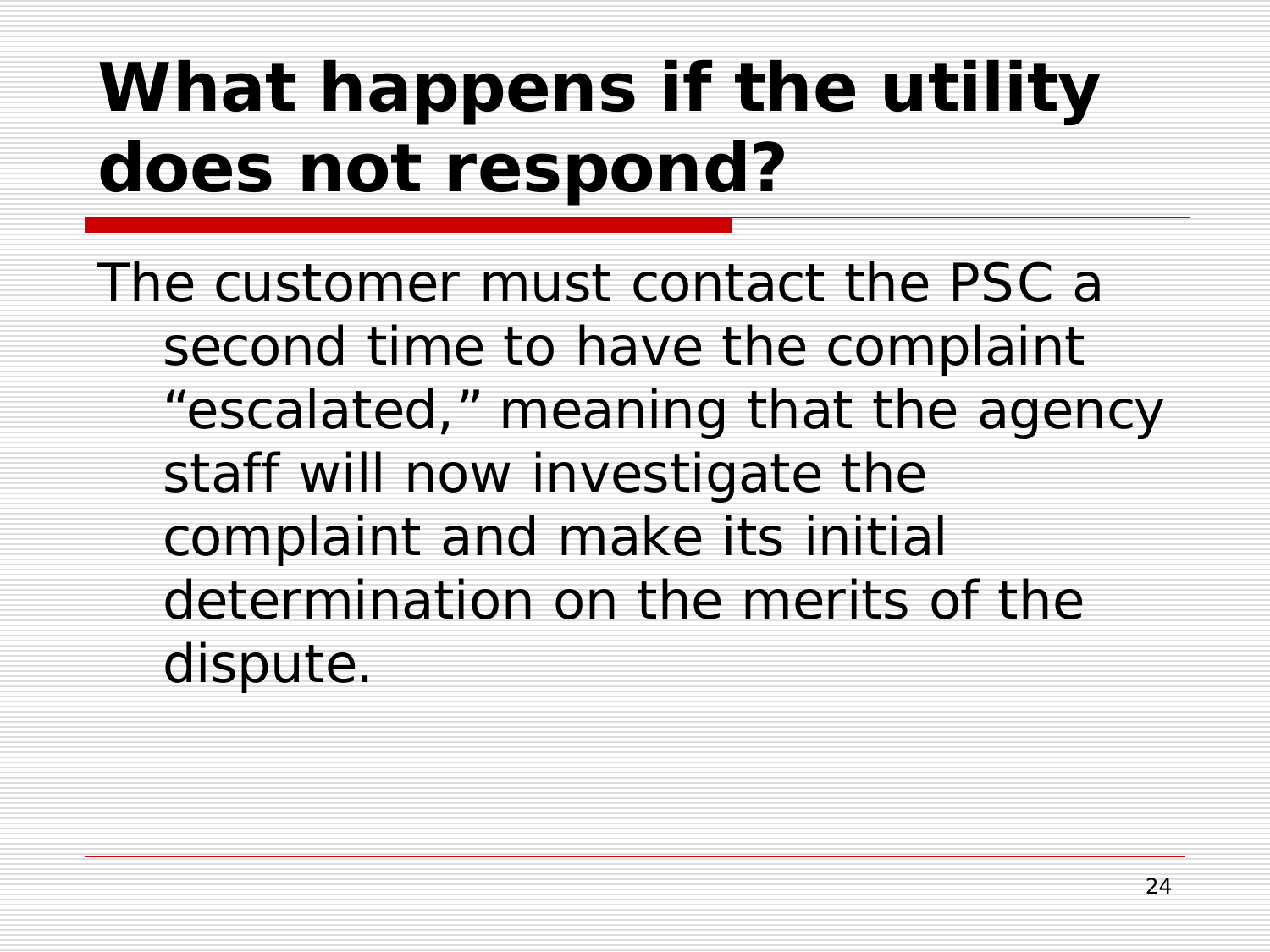#### *What if the customer disagrees with the initial decision?*

The customer can request an informal hearing. This request should be made within 15 days of the initial decision.

If the customer and the utility are unable to settle the complaint, the hearing officer will make a decision on the complaint and notify the customer in writing of the decision.

Instead of the hearing, an informal paper review is also an option.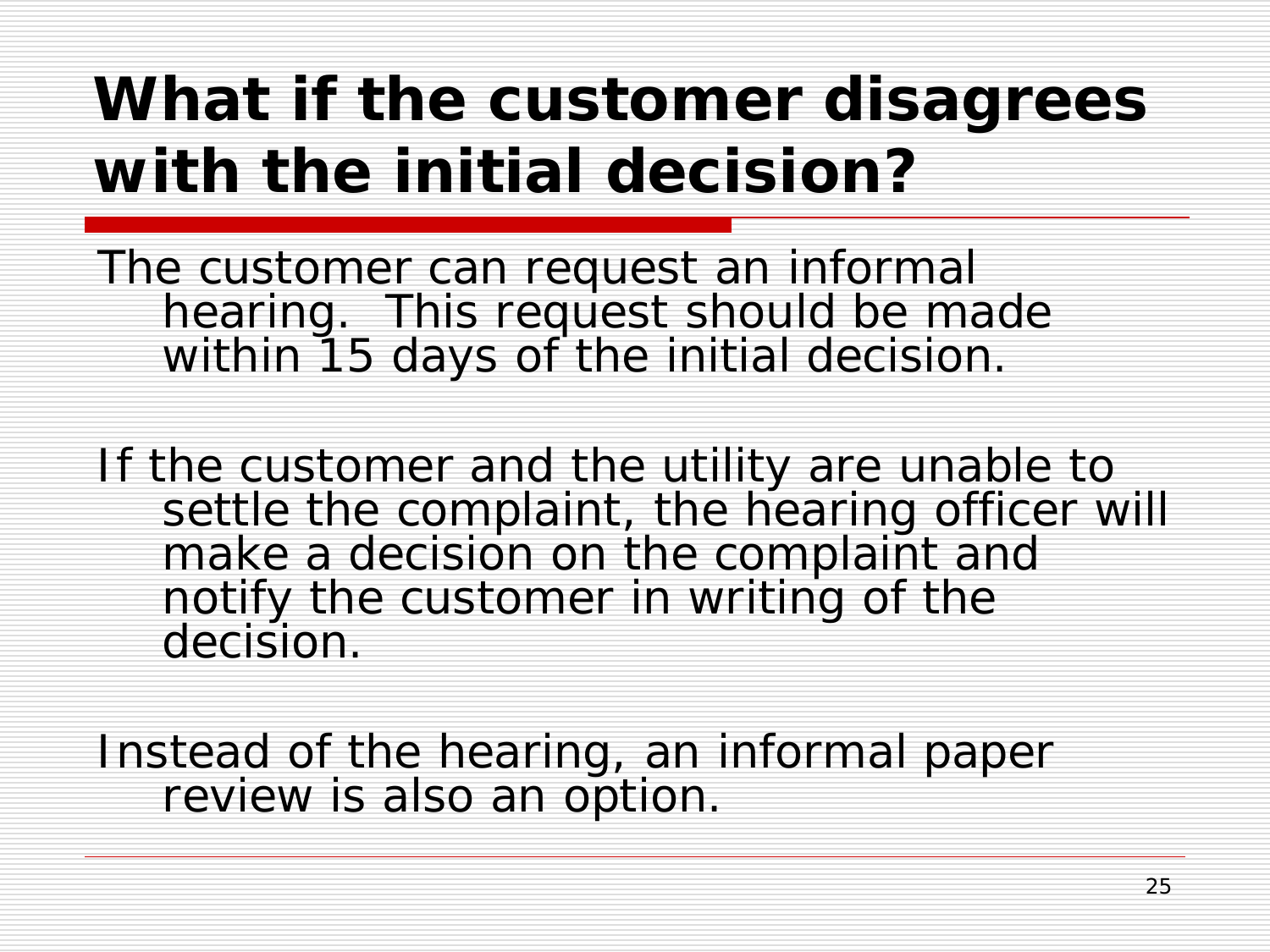## *What if the customer believes the review officer's decision is wrong?*

The hearing officer's decision can be appealed within 15 days of the decision to the PSC.

The appeal must be in writing and needs to show an error made by the hearing officer that affected the decision or that evidence not previously available would affect the decision.

The Commission will make a decision on the appeal and notify the customer in writing of its decision.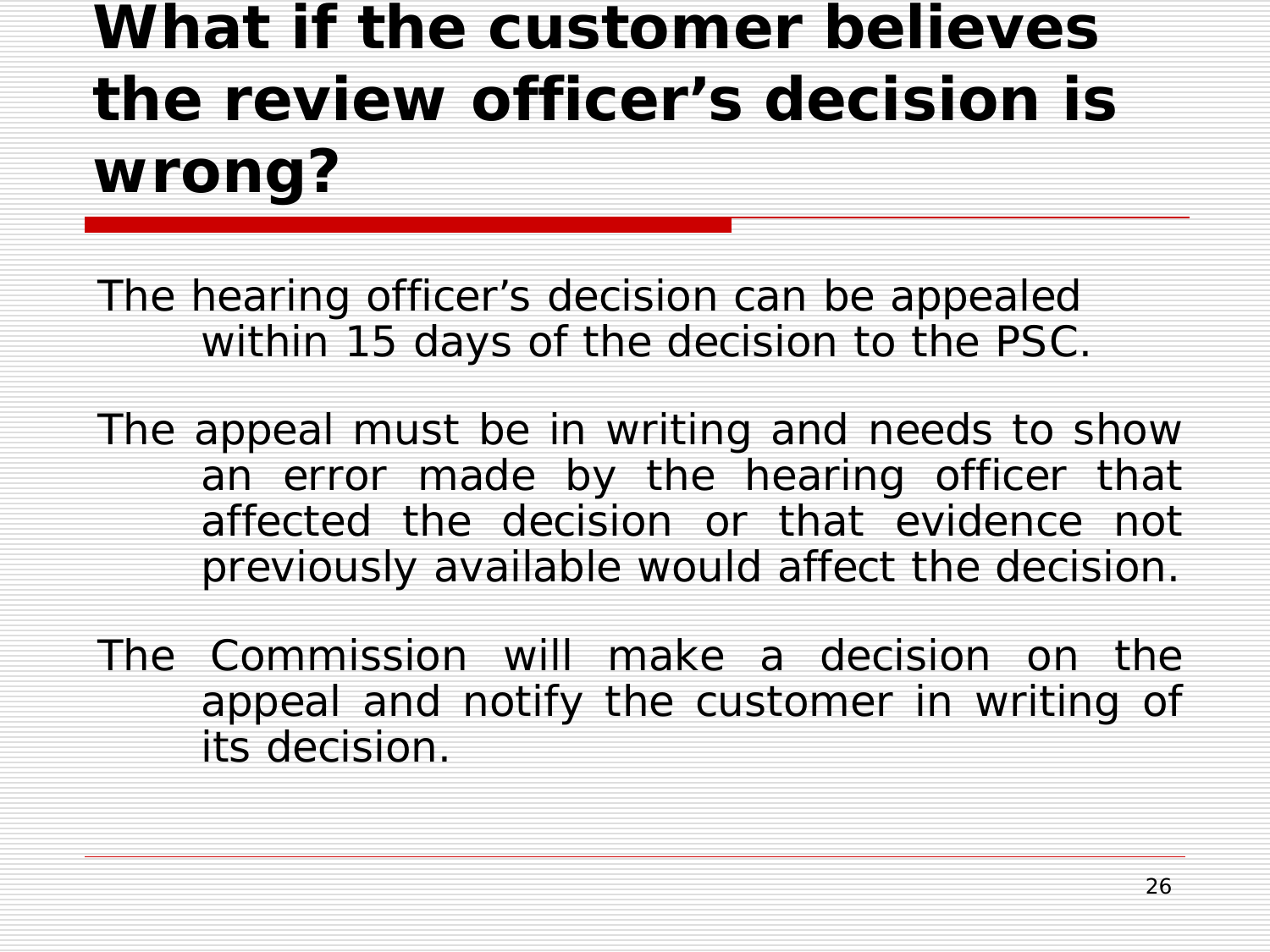#### *What if the customer wants further review by the PSC ?*

A customer can bring an Article 78 proceeding in state court within 4 months of the PSC's final decision on a complaint. The cases must be filed in Supreme Court, Albany County.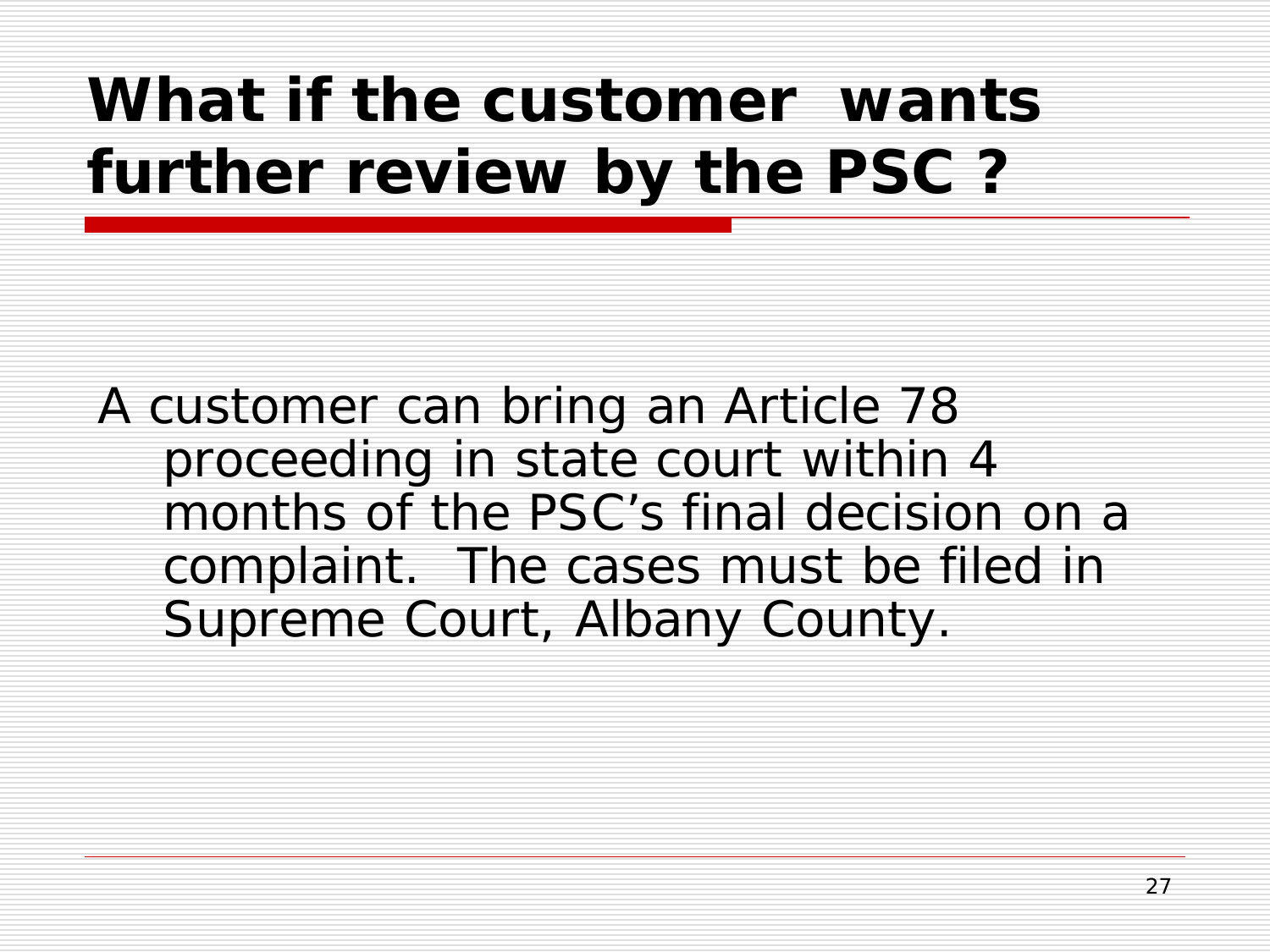#### Current Issues at the PSC

- **Low-Income Rates**
- **□ Energy Service Companies (ESCOs)** "REV"
- Follow our "Updates" Page [http://utilityproject.org/category/upd](http://utilityproject.org/category/updates/) [ates/](http://utilityproject.org/category/updates/)
- Follow our Facebook Page [http://www.facebook.com/UtilityProje](http://www.facebook.com/UtilityProject) [ct](http://www.facebook.com/UtilityProject)